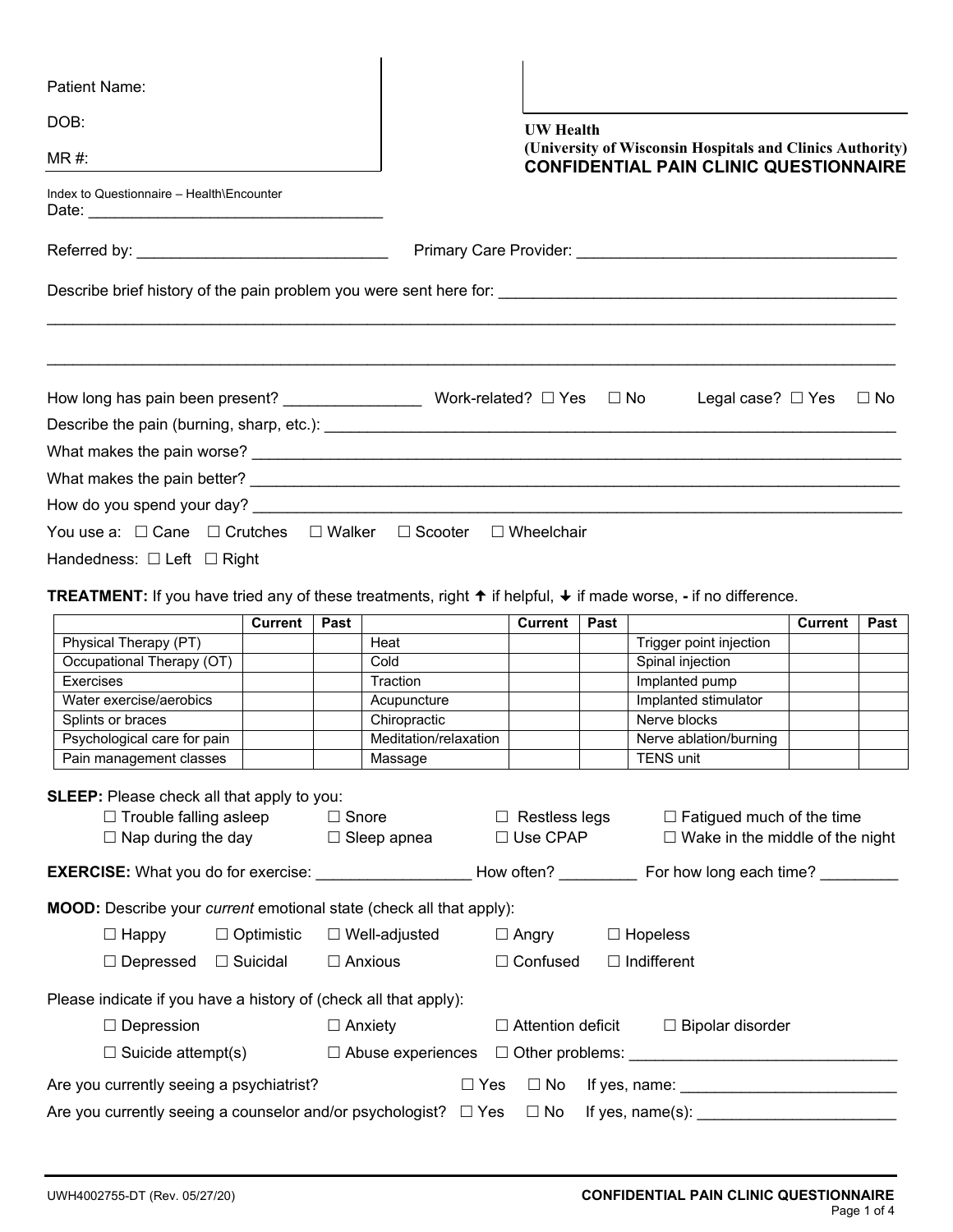| Patient Name:                                                                                                                                                                                                                                                                                 |                |                           |
|-----------------------------------------------------------------------------------------------------------------------------------------------------------------------------------------------------------------------------------------------------------------------------------------------|----------------|---------------------------|
| DOB:<br><b>UW</b> Health                                                                                                                                                                                                                                                                      |                |                           |
| (University of Wisconsin Hospitals and Clinics Authority)<br>$MR#$ :<br><b>CONFIDENTIAL PAIN CLINIC QUESTIONNAIRE</b>                                                                                                                                                                         |                |                           |
| Index to Questionnaire - Health\Encounter<br><b>HOME / SCHOOL:</b> Who lives with you?                                                                                                                                                                                                        |                |                           |
| □ Widowed<br>Marital Status: □ Married  □ Single  □ Engaged<br>$\Box$ Separated<br>$\Box$ Divorced                                                                                                                                                                                            |                |                           |
|                                                                                                                                                                                                                                                                                               |                |                           |
| Have you spent time in the military? $\Box$ Yes<br>Highest grade reached in school: _____________                                                                                                                                                                                             | $\Box$ No      |                           |
| WORK: Do you work outside the home?<br>$\Box$ Full-time<br>$\Box$ Part-time                                                                                                                                                                                                                   |                | $\Box$ Light/limited duty |
| Do/did you miss work due to pain? $\Box$ Yes $\Box$ No                                                                                                                                                                                                                                        |                |                           |
| $\Box$ No. If no, when did you last work? ______________<br>Why did you stop working?                                                                                                                                                                                                         |                |                           |
| Do you intend to return to work? $\Box$ Yes $\Box$ No<br>If no, source of income:                                                                                                                                                                                                             |                |                           |
| MEDICATIONS: Please bring a complete list of your current medications to your clinic appointment. Bring current<br>pill bottles (with pills) if possible.<br>What medications have you tried to treat your pain condition? (Please check all that apply)                                      |                |                           |
| $\Box$ Vitamins<br>$\Box$ Herbals<br>$\Box$ Glucosamine<br>□ Other supplements: ___________________                                                                                                                                                                                           | $\Box$ Helpful | $\Box$ Not helpful        |
| Over-the-counter Pain Relievers:<br>$\Box$ Tylenol $\Box$ Generic acetaminophen $\Box$ Aleve $\Box$ Naproxen                                                                                                                                                                                  | $\Box$ Helpful | $\Box$ Not helpful        |
| Opioids/narcotics:<br>$\Box$ Oxycodone<br>$\Box$ Hydrocodone<br>$\Box$ Vicodin<br>$\Box$ Percocet<br>$\Box$ Morphine<br>$\Box$ Dilaudid<br>$\Box$ Suboxone<br>$\Box$ Fentanyl<br>$\Box$ Methadone<br>$\Box$ Butrans<br>$\Box$ Kadian<br>$\Box$ Tramadol<br>$\Box$ Other(s):<br>$\Box$ Nucynta | $\Box$ Helpful | $\Box$ Not helpful        |
| Muscle Relaxants:<br>$\Box$ Cyclobenzaprine $\Box$ Skelaxin<br>$\Box$ Carisoprodol<br>$\Box$ Baclofen<br>$\Box$ Tizanidine                                                                                                                                                                    | $\Box$ Helpful | $\Box$ Not helpful        |
| Anti-seizure Medications:<br>$\Box$ Gabapentin $\Box$ Lyrica<br>□ Pregabalin<br>$\Box$ Topamax<br>$\Box$ Topiramate                                                                                                                                                                           | $\Box$ Helpful | $\Box$ Not helpful        |
| Antidepressants:<br>$\Box$ Amitriptyline<br>$\Box$ Nortriptyline<br>□ Duloxetine<br>$\Box$ Sertraline<br>$\Box$ Cymbalta<br>$\square$ Escitalopram<br>$\Box$ Paroxetine<br>$\Box$ Fluoxetine<br>$\square$ Savella<br>$\Box$ Milnacipran<br>$\Box$ Other(s): $\_\_$                            | $\Box$ Helpful | $\Box$ Not helpful        |
| Sedatives/Anti-anxiety Medications:<br>$\Box$ Diazepam                                                                                                                                                                                                                                        | $\Box$ Helpful | $\Box$ Not helpful        |
| Sleeping Aids:<br>$\Box$ Diphenhydramine $\Box$ Ambien $\Box$ Zolpidem<br>□ Sonata<br>$\Box$ Benadryl                                                                                                                                                                                         | $\Box$ Helpful | $\Box$ Not helpful        |
| Topicals:<br>$\square$ Lidoderm patch<br>$\Box$ Lidocaine cream<br>□ Ben-Gay<br>$\Box$ Capsaicin $\Box$ Qutenza<br>$\Box$ Tiger Balm<br>$\Box$ Voltaren gel                                                                                                                                   | $\Box$ Helpful | $\Box$ Not helpful        |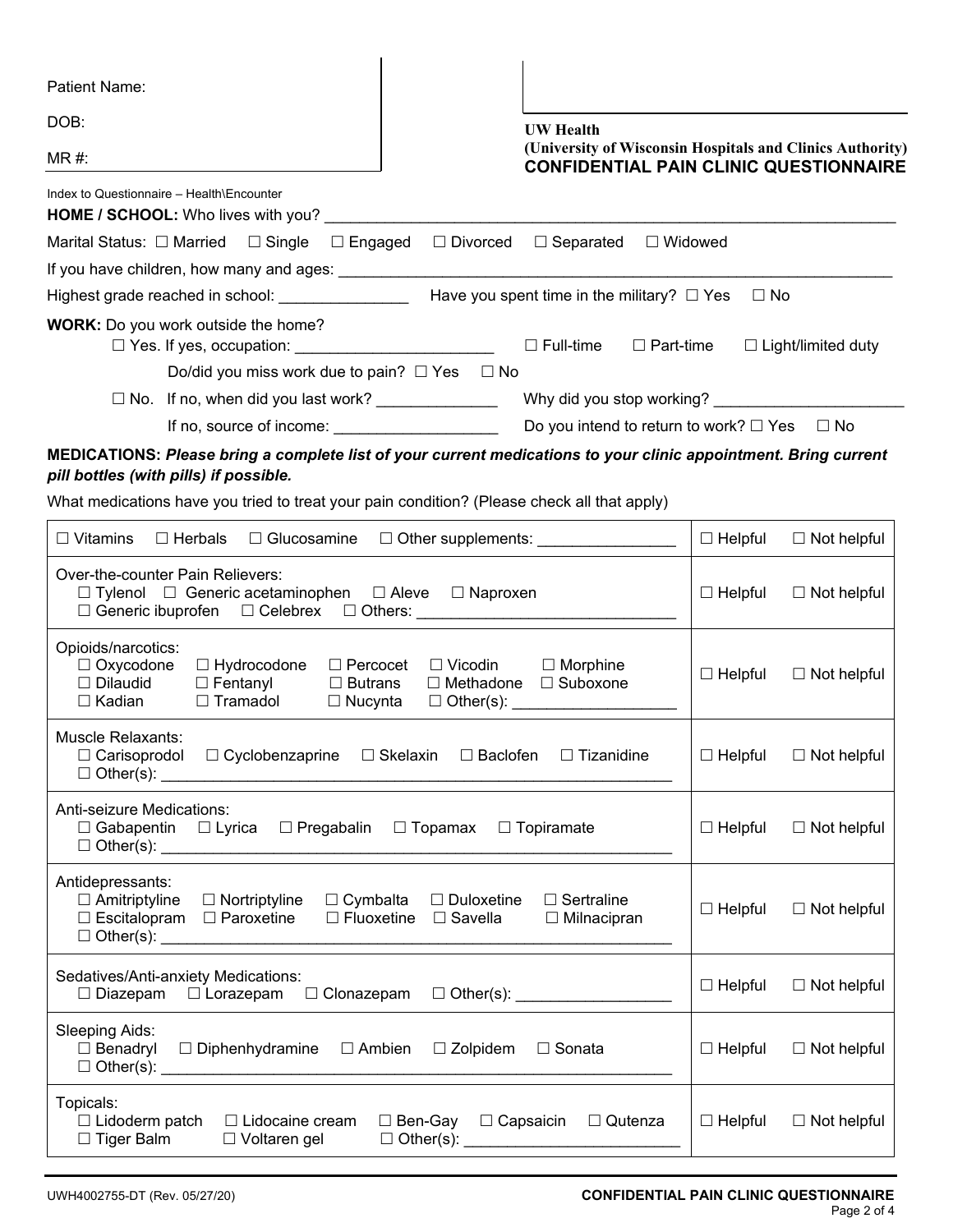| Patient Name:                             |                                                                                                                                                                                          |                                              |                                                     |                                           |                                                                                                            |  |
|-------------------------------------------|------------------------------------------------------------------------------------------------------------------------------------------------------------------------------------------|----------------------------------------------|-----------------------------------------------------|-------------------------------------------|------------------------------------------------------------------------------------------------------------|--|
| DOB:                                      |                                                                                                                                                                                          |                                              | <b>UW</b> Health                                    |                                           |                                                                                                            |  |
| MR#                                       |                                                                                                                                                                                          |                                              |                                                     |                                           | (University of Wisconsin Hospitals and Clinics Authority)<br><b>CONFIDENTIAL PAIN CLINIC QUESTIONNAIRE</b> |  |
| Index to Questionnaire - Health\Encounter |                                                                                                                                                                                          |                                              |                                                     |                                           |                                                                                                            |  |
|                                           | <b>HABITS:</b> $\Box$ I have never smoked                                                                                                                                                |                                              | $\Box$ I currently smoke $\Box$ I have quit smoking |                                           | □ I chew tobacco or inhale snuff                                                                           |  |
|                                           | Average number of caffeinated beverages per day:                                                                                                                                         |                                              |                                                     |                                           |                                                                                                            |  |
|                                           | I have about __________ alcoholic drinks per □ day □ week □ month (check appropriate time period).                                                                                       |                                              |                                                     |                                           |                                                                                                            |  |
|                                           | I have used non-prescribed drugs: $\Box$ Yes $\Box$ No                                                                                                                                   |                                              | If yes, check appropriate boxes:                    |                                           |                                                                                                            |  |
| $\Box$ Marijuana                          |                                                                                                                                                                                          |                                              |                                                     | $\Box$ Now                                | $\Box$ In the past                                                                                         |  |
| □ Cocaine                                 |                                                                                                                                                                                          |                                              |                                                     | $\Box$ In the past<br>$\Box$ Now          |                                                                                                            |  |
| $\Box$ Heroin                             |                                                                                                                                                                                          |                                              |                                                     | $\Box$ Now<br>$\Box$ In the past          |                                                                                                            |  |
| $\Box$ Amphetamines                       |                                                                                                                                                                                          |                                              |                                                     | $\square$ Now                             | $\Box$ In the past                                                                                         |  |
| $\Box$ CBD                                |                                                                                                                                                                                          |                                              |                                                     | $\Box$ Now                                | $\Box$ In the past                                                                                         |  |
| $\Box$ Fentanyl                           |                                                                                                                                                                                          |                                              |                                                     | $\Box$ Now                                | $\Box$ In the past                                                                                         |  |
| □ Opioid Pills                            |                                                                                                                                                                                          |                                              |                                                     | $\square$ Now                             | $\overline{\Box}$ In the past                                                                              |  |
| $\Box$ Kratom                             |                                                                                                                                                                                          |                                              |                                                     | $\square$ Now                             | $\Box$ In the past                                                                                         |  |
| $\Box$ Other(s):                          |                                                                                                                                                                                          |                                              |                                                     | $\Box$ Now                                | $\Box$ In the past                                                                                         |  |
|                                           |                                                                                                                                                                                          |                                              |                                                     |                                           |                                                                                                            |  |
|                                           | $\Box$ I have a history of alcohol and/or drug addiction.<br>$\Box$ I am in treatment now.<br><b>HEALTH HISTORY:</b> Please check the items that apply to you. Provide details at right. |                                              | $\Box$ I need treatment                             | $\Box$ I have been treated for addiction. |                                                                                                            |  |
| General:                                  | $\square$ Fatigue                                                                                                                                                                        | □ Fevers/Chills                              | $\square$ Weight loss/gain                          | $\Box$ Night sweats                       | $\Box$ Hot flashes                                                                                         |  |
| Details or other problems:                |                                                                                                                                                                                          |                                              |                                                     |                                           |                                                                                                            |  |
| Head/Neck:                                | □ Poor vision                                                                                                                                                                            | $\Box$ Poor hearing                          | $\Box TMJ$                                          | □ Head/neck cancer                        | $\Box$ Swollen<br>glands/nodes                                                                             |  |
| Details or other problems:                |                                                                                                                                                                                          |                                              |                                                     |                                           |                                                                                                            |  |
| <b>Blood/Immune:</b>                      | □ Easy bruising/bleeding                                                                                                                                                                 | $\Box$ Anemia                                | $\Box$ Lymphoma or<br>leukemia                      | $\Box$ Transfusions                       | $\Box$ Transplant                                                                                          |  |
| Details or other problems:                |                                                                                                                                                                                          |                                              |                                                     |                                           |                                                                                                            |  |
| <b>Bones/Joints:</b>                      | $\Box$ Broken bones                                                                                                                                                                      | $\Box$ Joint swelling                        | $\Box$ Stiff joints                                 | □ Osteoarthritis                          | $\Box$ Very flexible joints                                                                                |  |
|                                           | $\Box$ Morning stiffness                                                                                                                                                                 | $\Box$ Lupus                                 | $\Box$ Rheumatoid                                   |                                           |                                                                                                            |  |
| Details or other problems:                |                                                                                                                                                                                          |                                              |                                                     |                                           |                                                                                                            |  |
| Skin:                                     | $\overline{\Box}$ Rashes                                                                                                                                                                 | □ Sores/ulcers                               | $\Box$ Scars                                        | $\Box$ Eczema                             | □ Skin cancer                                                                                              |  |
| Details or other problems:                |                                                                                                                                                                                          |                                              |                                                     |                                           |                                                                                                            |  |
| Lungs/Chest:                              | Shortness of breath                                                                                                                                                                      | $\Box$ Cough                                 | $\Box$ Asthma                                       | □ Emphysema/COPD                          | $\Box$ Pneumonia                                                                                           |  |
|                                           | $\Box$ Lung cancer                                                                                                                                                                       | $\Box$ Lung surgery                          |                                                     |                                           |                                                                                                            |  |
| Details or other problems:                |                                                                                                                                                                                          |                                              |                                                     |                                           |                                                                                                            |  |
| Heart:                                    | Chest pain (from                                                                                                                                                                         | □ High blood pressure                        | $\Box$ Heart attack                                 | □ Low blood pressure                      | $\Box$ Irregular heartbeat                                                                                 |  |
|                                           | heart)/Angina<br>□ Valvular disease                                                                                                                                                      | □ Swollen legs/arms                          | $\Box$ Aneurysm                                     | □ Cold hands/feet                         |                                                                                                            |  |
| Details or other problems:                |                                                                                                                                                                                          |                                              |                                                     |                                           |                                                                                                            |  |
|                                           |                                                                                                                                                                                          |                                              |                                                     |                                           |                                                                                                            |  |
| Spine:                                    | $\Box$ Scoliosis<br>$\Box$ Spinal arthritis                                                                                                                                              | $\Box$ Disc problems<br>$\Box$ Spine surgery | $\Box$ Fracture<br>$\Box$ Spinal tumor              | $\Box$ Neck injury                        | $\Box$ Back injury                                                                                         |  |
| Details or other problems:                |                                                                                                                                                                                          |                                              |                                                     |                                           |                                                                                                            |  |
|                                           |                                                                                                                                                                                          |                                              |                                                     |                                           |                                                                                                            |  |
| Endocrine:                                | $\Box$ Diabetes                                                                                                                                                                          | $\Box$ Goiter                                | □ Thyroid disease                                   | $\Box$ Low testosterone /<br>estrogen     | □ Pancreatic disease                                                                                       |  |
| Details or other problems:                |                                                                                                                                                                                          |                                              |                                                     |                                           |                                                                                                            |  |
|                                           |                                                                                                                                                                                          |                                              |                                                     |                                           |                                                                                                            |  |